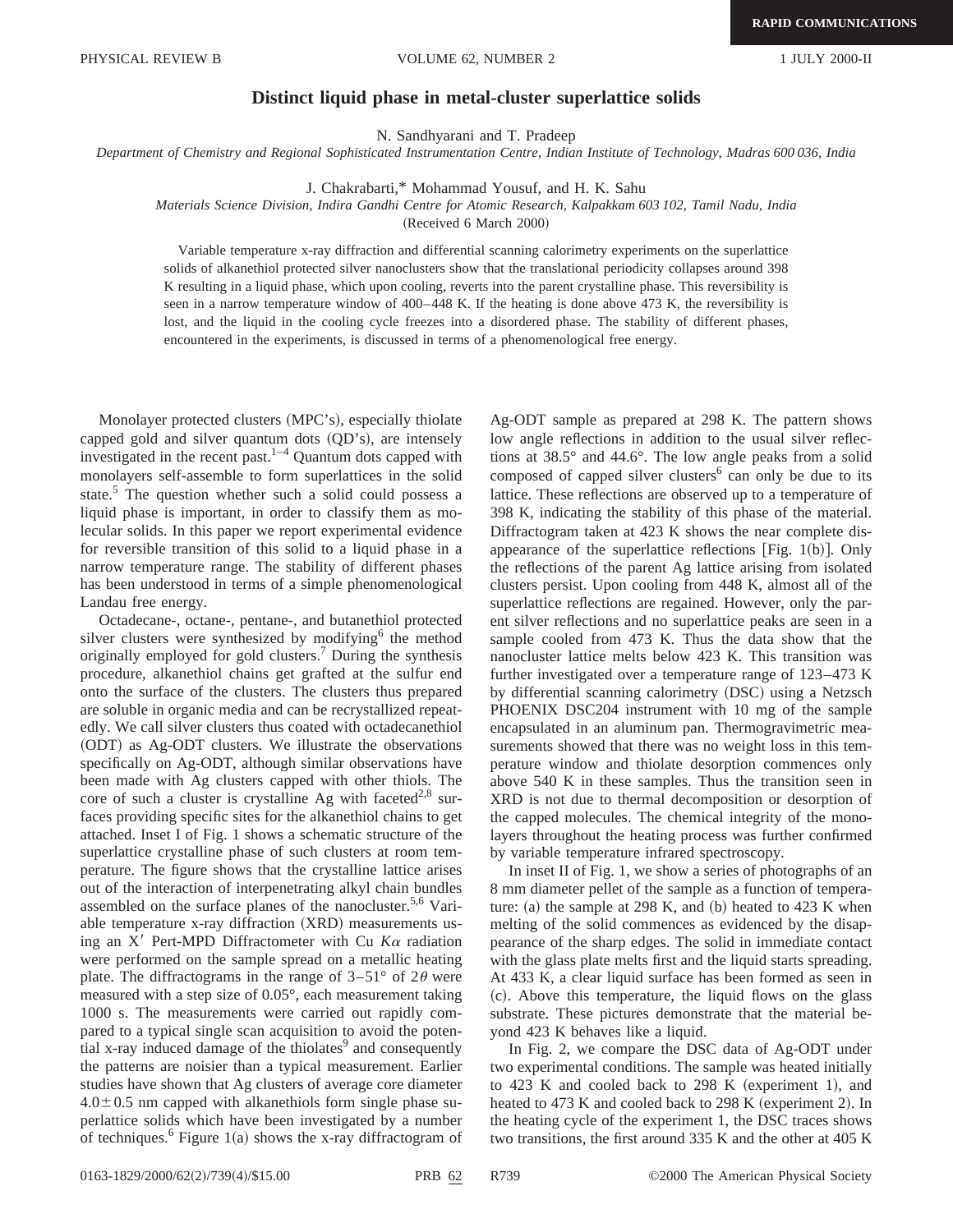

FIG. 1. Variable temperature x-ray powder diffraction patterns of Ag-ODT at  $(a)$  298 K and  $(b)$  448 K. Note the absence of the superlattice reflections (peaks below  $22^{\circ}$   $2\theta$ ) and the increase in intensity of the  $(111)$  and  $(200)$  reflections of bulk Ag. Inset I: A schematic structure of Ag-ODT at room temperature. The metal core is indicated by a hexagon, the column of organized alkyl chains assembled on each face of the cluster is represented by a rectangle and the unorganized alkyl chains by curved lines. Inset II: A series of photographs of an 8 mm pellet of the material at various temperatures: (a) 298 K, (b) 423 K, and (c) 433 K. At 423 K the photograph shows the disappearance of the sharp edges, suggesting a melting transition.

[Fig.  $2(a)$ ]. The first one is ascribed to the melting of the alkyl chain order, which has been ascertained independently by variable temperature infrared spectroscopy.<sup>6</sup> As a result of alkyl chain melting, the IR frequencies, especially those of the methylene modes become liquidlike,<sup>10</sup> the modes hardened by about 10  $cm^{-1}$ . This is due to increased gauche conformations and is a characteristic signature of liquid alkanes.<sup>10</sup> The second transition at 405 K is ascribed to the melting of the cluster superlattice, in agreement with the XRD observations. The enthalpy of the superlattice melting is substantial which indicates a large cohesive energy<sup>11</sup> of the super structure. Upon cooling from 423 K, the transitions are again observed, however, the superlattice freezing enthalpy is considerably less than that of the melting. The alkyl chain freezing releases more energy presumably because of enhanced degree of order in the chain assemblies as compared to the starting material. In the starting material an arbitrary amount of disorder could have been frozen in; but during heating/cooling they possibly get annealed out. Increased interchain interaction on each cluster reduces the extent of superlattice assembly decreasing the enthalpy while cooling. Infrared spectroscopic investigations $12$  have confirmed that the alkyl chains have attained increased order upon cooling as evidenced by the factor group splitting of the methylene wagging mode at  $1460 \text{ cm}^{-1}$  after repeated heating/cooling cycles.<sup>13,14</sup> Cooling also brings back the methylene vibrational frequencies to the characteristic values of crystalline alkanes. However, the binding sites of the thiol on the Ag clusters do not appear to be changed, as the *C-S* stretching mode remains unaltered. Figure  $2(b)$  shows the DSC data in the experiment 2, both the transitions are seen while heating. However, in the cooling cycle, the superlattice freezing is not observed.



FIG. 2. Differential scanning calorimetric traces of Ag-ODT. (a) Experiment 1: heating to 423 K and cooling back to 298 K and  $(b)$ experiment 2: heating to 473 K and cooling back. Transition temperatures and enthalpies are marked.

The results can be summarized as follows. The superlattice has two distinctly different liquid forms: one having no alkyl chain order (experiment 1, beyond the second peak in DSC heating curve) and another with alkyl chain order (below the peak in DSC cooling curve of experiment 2). These liquid forms are schematically illustrated in Fig.  $3(a)$ . Upon melting the superlattice, the ordering of the alkyl chain assembly has been lost [Fig. 3(a), left]. There is, however, another low temperature phase, where the superlattice order is absent, even though the order within the alkyl chain body has increased [Fig.  $3(a)$ , right].

Having the experimental evidences for the existence of liquid phases in Ag-ODT superlattice, we propose a simple phenomenological Landau free energy<sup>15</sup> to understand the stability of the different liquid phases, shown schematically in Fig.  $3(a)$ . It is well known that the translational order of a crystalline solid can be described by means of the Fourier components of the spatial density distribution at the reciprocal-lattice vectors (RLV's) of the appropriate crystalline symmetry.16 In the present case, the only Fourier component  $\rho$ , corresponding to the smallest RLV's of the simple cubic lattice is employed to describe the superlattice translational order parameter. While formulating the free energy as a polynomial in  $\rho$  the coefficients of different powers in  $\rho$  are obtained by counting the number of closed polygons that can be formed out of the smallest RLV's,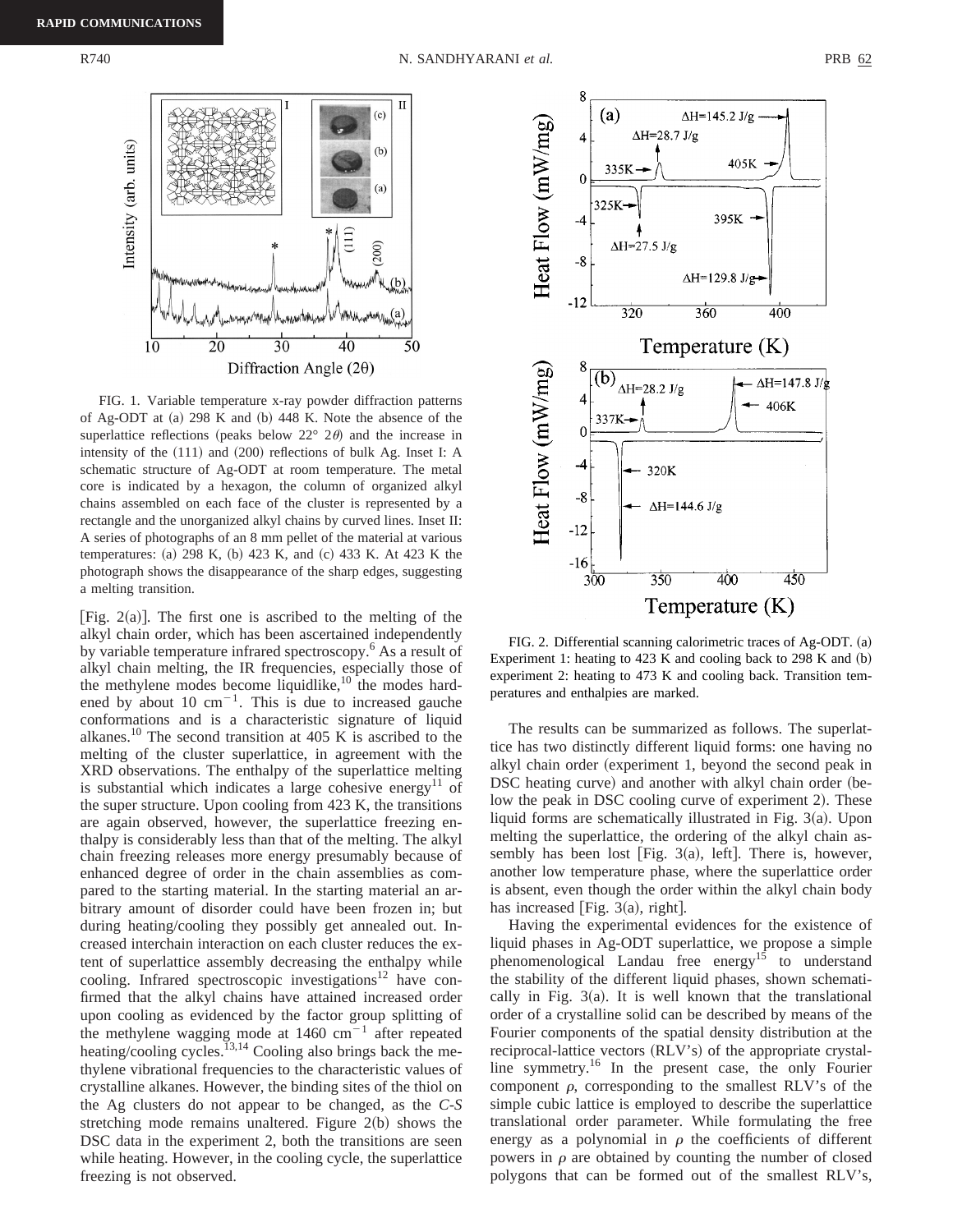

FIG. 3. (a) Schematic illustration of the phase transition of the superlattice: Ag-ODT (left) at higher temperature, and (right) cooled back to room temperature as in experiment  $2$  (see the caption of Fig. 1). (b) The phase diagrams derived from the mean-field phenomenological free energy for different values of *h* with *b*  $=1.22, d=2.0,$  and  $k=-15$  (see text). Note the difference in the horizontal scales in the two cases. All the phase boundaries are first order.

namely,  $\{\cos 2\pi(\pm x,0,0),\cos 2\pi(0,\pm y,0),\cos 2\pi(0,0,\pm z)\}.$ The free energy calculated in this manner can have only even powers of  $\rho$  and given by,  $F_{trans}=3(1-c)\rho^2+(90/12)\rho^4$  $+(1860/30)\rho^6$ , where *c* is the magnitude of the intercluster direct correlation function<sup>17</sup> in the liquid state at the smallest RLV's.

Since the sulfur ends of the alkanethiol chains get grafted onto the surface of the silver clusters very strongly, the anchoring directions depending on the crystallographic plane onto which the chains are grafted, is taken to remain unaltered throughout the temperature range of the experiments. Hence, within the temperature range under consideration, the excitation associated with the detachment of the grafted end of the chains, and the elastic cost of free energy associated with the change in the anchoring directions can be ignored. We further assume that the surface forces responsible for this grafting are fairly short ranged, so that the remaining part of the chain can show liquid crystalline order depending on the temperature. Consequently, we describe the rotational states of the alkanethiol chains, barring the grafted part, by a liquid crystalline order parameter (Ref. 17) *S*, which characterizes the orientational order of the chains with respect to a preferred axis, determined by the anchoring direction. The free energy in powers of  $S$  is known to have a form  $(Ref. 17)$  $F_{\text{rot}} = (a/2)S^2 - (b/3)S^3 + (d/4)S^4$ , where *a*, *b*, and *d* are phenomenological parameters.

The coupling between *S* and  $\rho$  is introduced from the symmetry considerations. Note that the free energy permits only even powers of  $\rho$ . Since the alkyl chains, excepting the grafted part are the same irrespective of whether they are looked at from the cluster metal surface to the top or reverse (up-down symmetry), the lowest order coupling can only involve  $S^2$ , so that to the lowest order, the coupling term in the free energy:  $F_{\text{couple}} = hS^2\rho^2 + kS^2\rho^4$ , where *h* and *k* are phenomenological parameters.

The total free energy,  $F = F_{trans} + F_{rot} + F_{couple}$ , is to be minimized with respect to  $\rho$  and *S* to find the equilibrium phases in the space of *a* and *c*, with given choice of *b*, *d*, *h*, and *k*. The instability in  $\rho$  is triggered by the rotationally ordered state,  $S \neq 0$ ), because the effective intercluster correlation given by the coefficients of the quadratic power of  $\rho$ in *F*, gets enhanced to  $c' = 3(1-c) + |h|S^2$ . The enhancement implies a stronger intercluster interaction in the meanfield sense $18$  and can be regarded as a signature of interdigitation, which brings the clusters closer together. The resulting phase diagrams are shown in Fig.  $3(b)$ . We note that for high values of *c* and low values of *a*, the superlattice (SL) phase characterized by  $\rho \neq 0$  and  $S \neq 0$ , is stable. As one goes to a higher *a* for a given *c*, one encounters a liquid phase  $(L)$ , in which both the order parameters are zero. For the lower values of *a* and *c*, however, one encounters a region of exotic liquid phase  $L'$ , having no superlattice order, even though  $S \neq 0$ . The transition across the line SL-L is found to be first order. This is not surprising, for the transition is driven by *S* which itself grows discontinuously due to the presence of the cubic power in  $F_{\text{rot}}$ . So is the case for  $L-L'$  transition line. However, the  $SL-L'$  transition line could be either first order, or continuous, or consisting of both having a tricritical point on the phase boundary, depending on  $k$ . Figure  $3(b)$  shows a remarkable sensitivity of SL-L and  $SL-L'$  phase boundaries to the phenomenological parameters; a decrease in  $|h|$  increases the stability of the liquid L and  $L'$ ) phases.

In order to draw correspondence with the experimental observations, we note that *c* decreases, while *a* increases as the temperature increases. Hence, with increasing temperature, as found in the experiments, the theory shows a thermodynamic phase transition from SL phase to a L phase. Note that the transition is reversible. However, a possibility of  $L \rightarrow L'$  transition, as in the cooling cycle of experiment 2, cannot be ruled out due to the sensitivity of SL-L and SL-L' phase boundaries to the phenomenological parameters which are strongly dictated by the experimental conditions and the material parameters. It is worthwhile to point out that the melting of the superlattice proceeds via the melting of the alkyl chains in the experiments. Such an instability cannot occur in the present theory, simply because  $\rho$  is driven by *S*. The shape anisotropy of the clusters themselves, hitherto neglected, leads to an additional order parameter describing the intercluster rotational order. The coupling of this additional order parameter with  $\rho$  may stabilize the  $\rho \neq 0$  phase, even if  $S=0$ . Work is progressing in this direction.

In conclusion, we show that MPC silver cluster superlattice has well defined liquid state.<sup>19</sup> This suggests that the constituent clusters, with their protective monolayers behave like molecular units. As is well known, the intermolecular interaction governs the phase behavior of molecular solids. It is useful to compare the present situation with that of the fullerene  $C_{60}$  system. The  $C_{60}$  solids do not show any high temperature liquid phase. This is related to the fact that due to the nature of the interparticle interaction potential, the triple point of such systems falls above the gas-liquid critical point.<sup>20</sup> This clearly makes it important to probe the intercluster interaction in the present case, although this is highly nontrivial due to the presence of the encapsulating chains. Such studies would be of immense help to build up a more